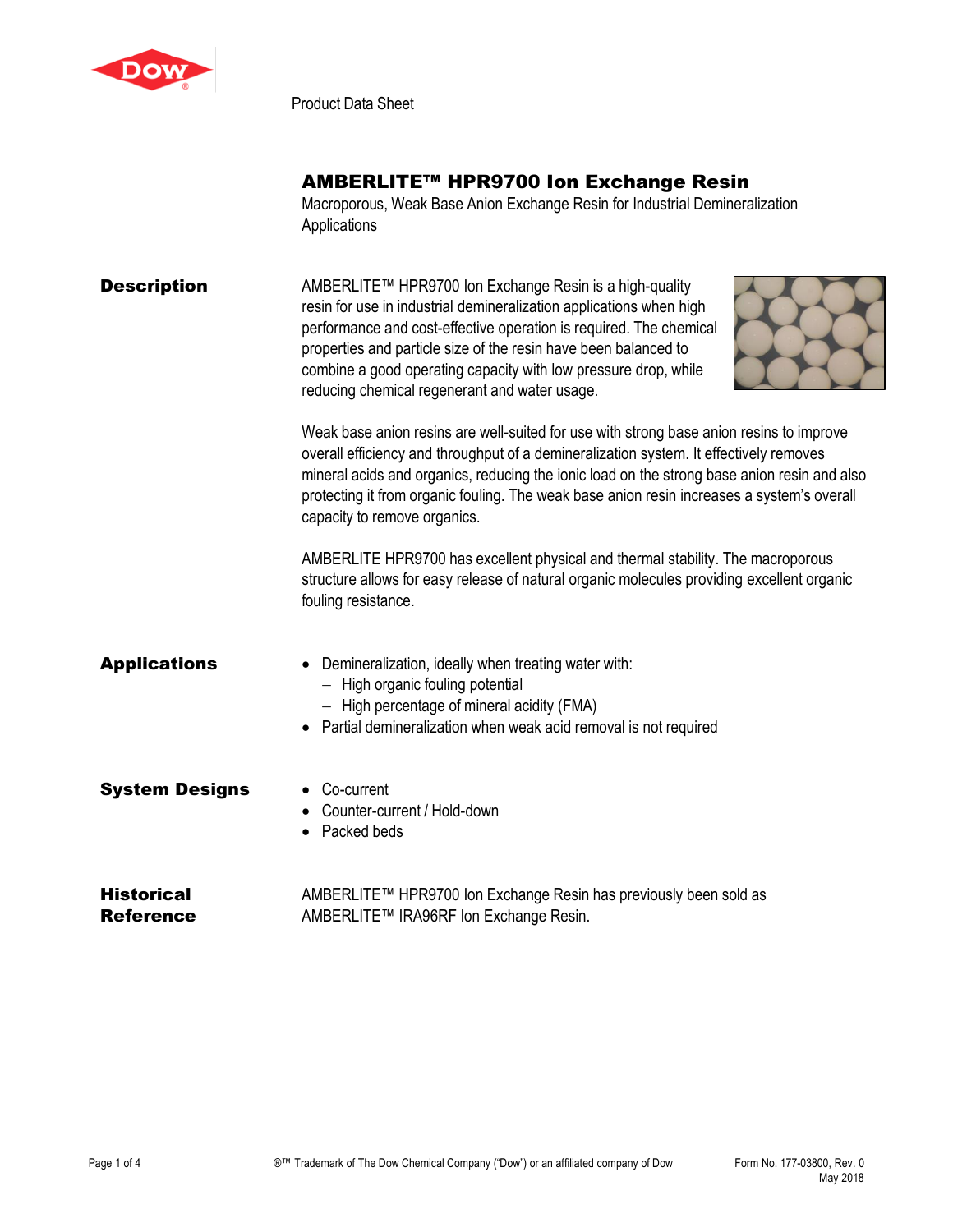### Typical Physical and Chemical Properties\*\*

| <b>Physical Properties</b>      |                                    |
|---------------------------------|------------------------------------|
| Copolymer                       | Styrene-divinylbenzene             |
| Matrix                          | Macroporous                        |
| Type                            | Weak base anion                    |
| <b>Functional Group</b>         | Tertiary amine                     |
| <b>Physical Form</b>            | Off-white, opaque, spherical beads |
| <b>Chemical Properties</b>      |                                    |
| Ionic Form as Shipped           | Free base (FB)                     |
| <b>Total Exchange Capacity</b>  | $\geq$ 1.3 eq/L (FB form)          |
| <b>Water Retention Capacity</b> | 59.0 - 65.0% (FB form)             |
| <b>Particle Size</b>            |                                    |
| Particle Diameter §             | $630 - 900 \mu m$                  |
| Uniformity Coefficient          | $\leq 1.3$                         |
| $<$ 300 $\mu$ m                 | $\leq 0.2\%$                       |
| $>1180 \mu m$                   | $\leq 1.0\%$                       |
| <b>Stability</b>                |                                    |
| Whole Uncracked Beads           | $\geq 95\%$                        |
| Swelling                        | $FB \rightarrow HCl$ : 15%         |
| <b>Density</b>                  |                                    |
| <b>Particle Density</b>         | $1.05$ g/mL                        |
| Shipping Weight                 | 670 g/L                            |

§ For additional particle size information, please refer to the **Particle Size Distribution Cross Reference Chart** (Form No. 177-01775).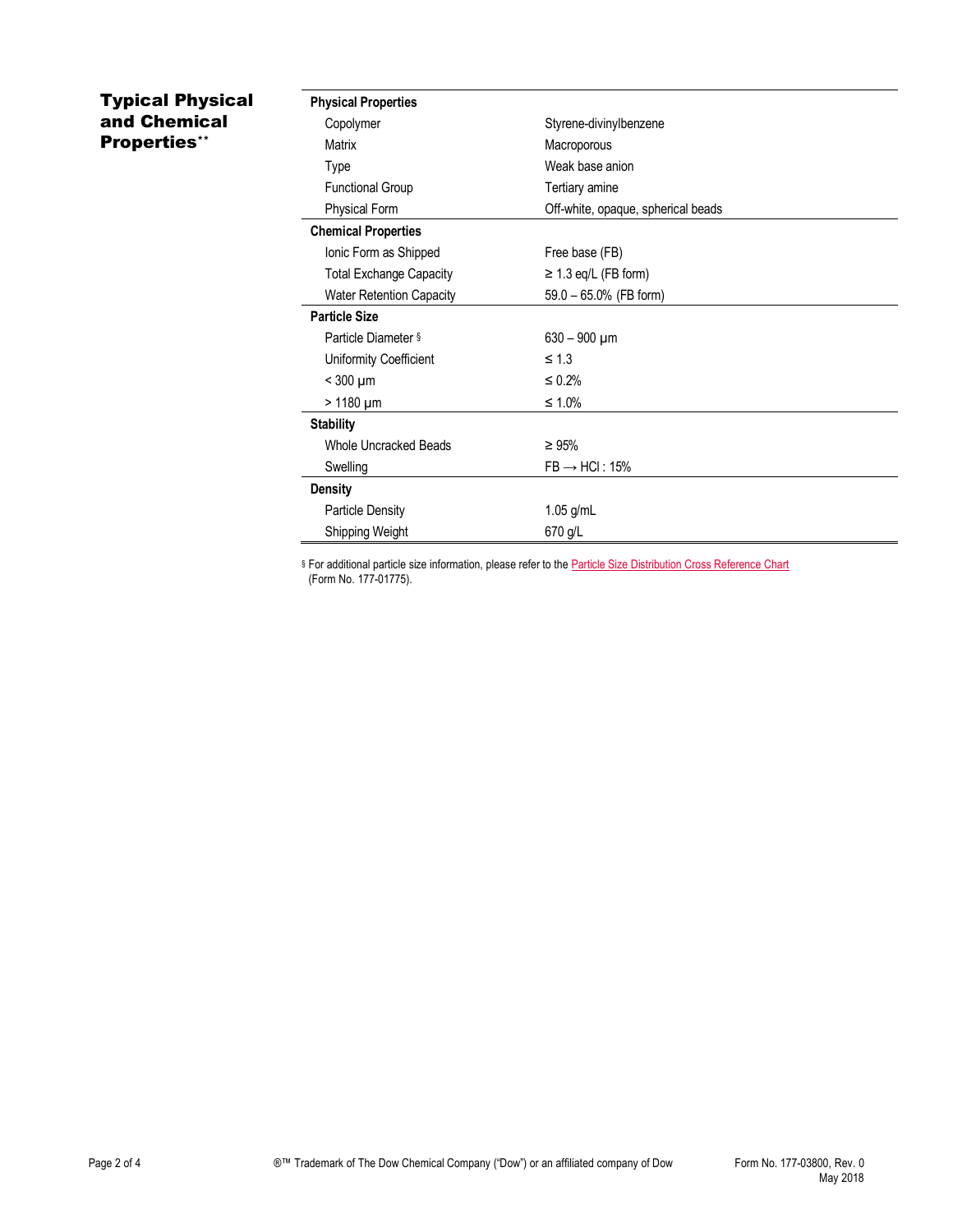| <b>Suggested</b>                           | Temperature Range (FB form)                                                                                                                                                                                                                                                                                                                                                                        | $5 - 60^{\circ}$ C (41 - 140°F)                                                                              |  |  |
|--------------------------------------------|----------------------------------------------------------------------------------------------------------------------------------------------------------------------------------------------------------------------------------------------------------------------------------------------------------------------------------------------------------------------------------------------------|--------------------------------------------------------------------------------------------------------------|--|--|
| <b>Operating</b>                           | pH Range                                                                                                                                                                                                                                                                                                                                                                                           |                                                                                                              |  |  |
| <b>Conditions**</b>                        | Service Cycle                                                                                                                                                                                                                                                                                                                                                                                      | $0 - 6$                                                                                                      |  |  |
|                                            | Stable                                                                                                                                                                                                                                                                                                                                                                                             | $0 - 14$                                                                                                     |  |  |
|                                            | For additional information regarding recommended minimum bed depth, operating<br>conditions, and regeneration conditions for separate beds (Form No. 177-03729) in water<br>treatment, please refer to our Tech Fact.                                                                                                                                                                              |                                                                                                              |  |  |
| <b>Hydraulic</b><br><b>Characteristics</b> | Estimated bed expansion of AMBERLITE™ HPR9700 Ion Exchange Resin as a function of<br>backwash flowrate and temperature is shown in Figure 1.<br>Estimated pressure drop for AMBERLITE HPR9700 as a function of service flowrate and<br>temperature is shown in Figure 2. These pressure drop expectations are valid at the start of<br>the service run with clean water and a well-classified bed. |                                                                                                              |  |  |
|                                            | Figure 1: Backwash Expansion                                                                                                                                                                                                                                                                                                                                                                       | <b>Figure 2: Pressure Drop</b>                                                                               |  |  |
|                                            | Temperature = $10 - 60^{\circ}$ C (50 - 140°F)                                                                                                                                                                                                                                                                                                                                                     | Temperature = $10 - 60^{\circ}$ C (50 - 140°F)                                                               |  |  |
|                                            | gpm/ft <sup>2</sup>                                                                                                                                                                                                                                                                                                                                                                                | gpm/ft <sup>2</sup>                                                                                          |  |  |
|                                            | 0<br>$\mathbf{1}$<br>2<br>$3$ <sub>10°C</sub><br>$4_{20°C}$<br>120<br>100                                                                                                                                                                                                                                                                                                                          | 12<br>20<br>16<br>24<br>$\mathbf{R}$<br>n<br>1.5<br>30°C<br>6.0<br>5.0<br>40°C                               |  |  |
|                                            | % Bed Expansion<br>80<br>60<br>40                                                                                                                                                                                                                                                                                                                                                                  | $1.0$<br>Pressure Drop<br>4.0<br>50°C<br>bar/m<br>psi/ft<br>$30^{3}$<br>60°C<br>0.5<br>$20^{\circ}$ C<br>2.0 |  |  |
|                                            | 20<br>$\mathbf 0$<br>0<br>$\overline{2}$<br>8<br>6<br>10<br>Δ                                                                                                                                                                                                                                                                                                                                      | 1.0<br>0.0<br>0.0<br>10<br>20<br>30<br>60<br>0<br>40<br>50<br>12                                             |  |  |
|                                            | m/h<br>Flowrate                                                                                                                                                                                                                                                                                                                                                                                    | m/h<br>Flowrate                                                                                              |  |  |